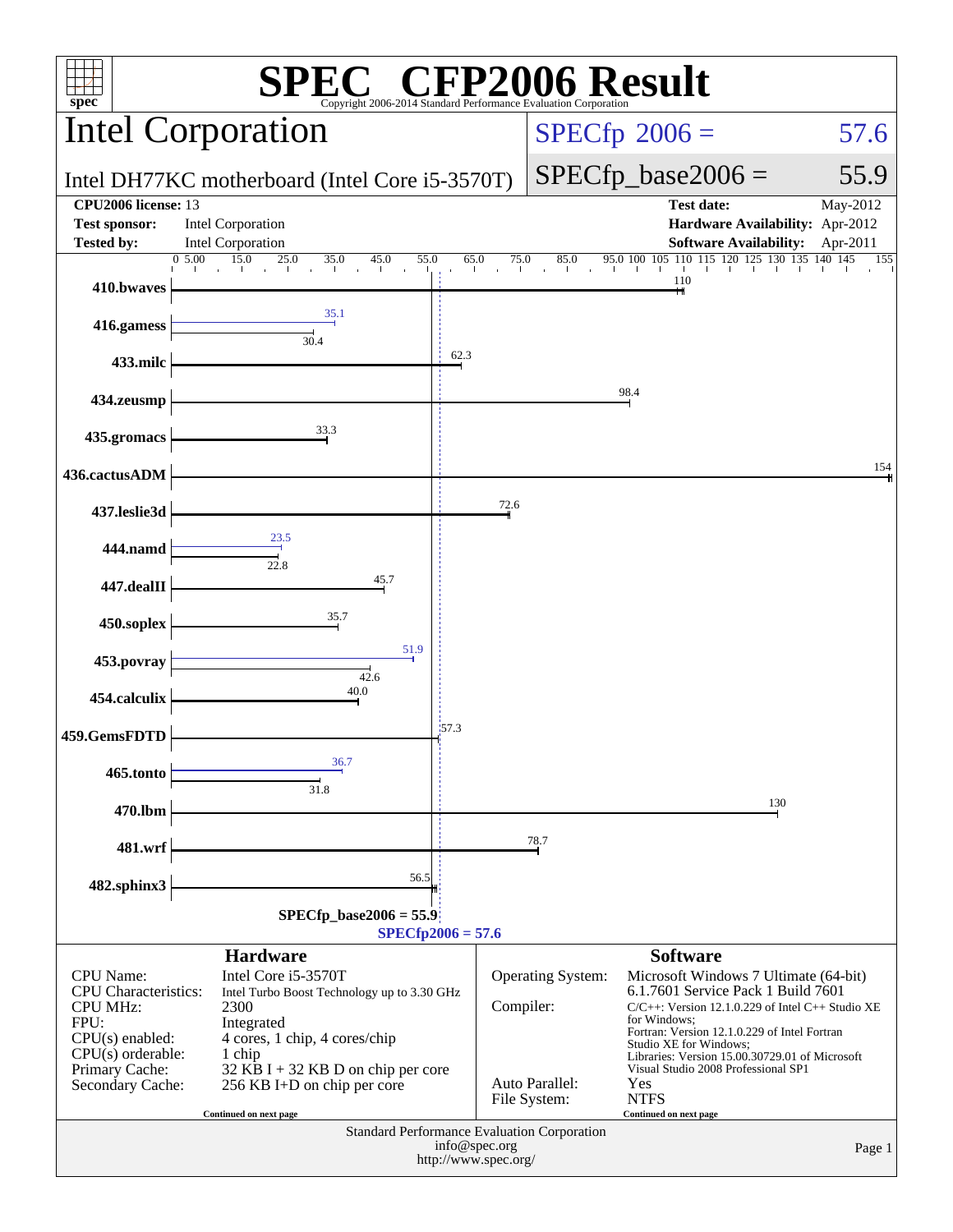

# Intel Corporation

### $SPECfp2006 = 57.6$  $SPECfp2006 = 57.6$

Intel DH77KC motherboard (Intel Core i5-3570T)

 $SPECTp\_base2006 = 55.9$ 

| <b>CPU<sub>2006</sub></b> license: 13 |                                     |                       | May-2012<br><b>Test date:</b>             |
|---------------------------------------|-------------------------------------|-----------------------|-------------------------------------------|
| <b>Test sponsor:</b>                  | Intel Corporation                   |                       | <b>Hardware Availability:</b> Apr-2012    |
| <b>Tested by:</b>                     | <b>Intel Corporation</b>            |                       | <b>Software Availability:</b><br>Apr-2011 |
| L3 Cache:                             | $6 \text{ MB I+D}$ on chip per chip | <b>System State:</b>  | Default                                   |
| Other Cache:                          | None                                | <b>Base Pointers:</b> | $32/64$ -bit                              |
| Memory:                               | 8 GB (2 x 4 GB 2Rx4 PC3-12800U-11)  | Peak Pointers:        | $32/64$ -bit                              |
| Disk Subsystem:                       | 1 TB Seagate SATA, 7200 RPM         | Other Software:       | SmartHeap Library Version 9.01 from       |
| Other Hardware:                       | None                                |                       | http://www.microquill.com/                |

| <b>Results Table</b>                                                                                     |                |              |                |       |                |       |                |              |                |              |                |              |
|----------------------------------------------------------------------------------------------------------|----------------|--------------|----------------|-------|----------------|-------|----------------|--------------|----------------|--------------|----------------|--------------|
|                                                                                                          |                | <b>Base</b>  |                |       |                |       | <b>Peak</b>    |              |                |              |                |              |
| <b>Benchmark</b>                                                                                         | <b>Seconds</b> | <b>Ratio</b> | <b>Seconds</b> | Ratio | <b>Seconds</b> | Ratio | <b>Seconds</b> | <b>Ratio</b> | <b>Seconds</b> | <b>Ratio</b> | <b>Seconds</b> | <b>Ratio</b> |
| 410.bwayes                                                                                               | 125            | 109          | 124            | 110   | 124            | 110   | 125            | 109          | 124            | <b>110</b>   | 124            | 110          |
| 416.gamess                                                                                               | 645            | 30.4         | 645            | 30.4  | 645            | 30.4  | 557            | 35.1         | 557            | 35.1         | 557            | 35.1         |
| $433$ .milc                                                                                              | 147            | 62.3         | 147            | 62.3  | 147            | 62.3  | 147            | 62.3         | 147            | 62.3         | 147            | 62.3         |
| 434.zeusmp                                                                                               | 92.5           | 98.4         | 92.5           | 98.4  | 92.5           | 98.4  | 92.5           | 98.4         | 92.5           | 98.4         | 92.5           | 98.4         |
| 435.gromacs                                                                                              | 214            | 33.4         | 214            | 33.3  | 214            | 33.3  | 214            | 33.4         | 214            | 33.3         | 214            | 33.3         |
| 436.cactusADM                                                                                            | 77.5           | 154          | 77.2           | 155   | 77.6           | 154   | 77.5           | 154          | 77.2           | 155          | 77.6           | 154          |
| 437.leslie3d                                                                                             | 129            | 72.6         | 129            | 72.7  | 130            | 72.3  | <u>129</u>     | 72.6         | 129            | 72.7         | 130            | 72.3         |
| 444.namd                                                                                                 | 352            | 22.8         | 352            | 22.8  | 352            | 22.8  | 341            | 23.5         | 341            | 23.5         | 341            | 23.5         |
| $447$ .dealII                                                                                            | 250            | 45.7         | 250            | 45.7  | 251            | 45.7  | 250            | 45.7         | <b>250</b>     | 45.7         | 251            | 45.7         |
| $450$ .soplex                                                                                            | 233            | 35.8         | 233            | 35.7  | 234            | 35.7  | 233            | 35.8         | 233            | 35.7         | 234            | 35.7         |
| $453$ .povray                                                                                            | 125            | 42.7         | 125            | 42.6  | 125            | 42.6  | 103            | 51.9         | <b>103</b>     | 51.9         | 103            | 51.8         |
| 454.calculix                                                                                             | 206            | 40.0         | 206            | 40.1  | 206            | 40.0  | 206            | 40.0         | 206            | 40.1         | 206            | 40.0         |
| 459.GemsFDTD                                                                                             | 186            | 57.2         | 185            | 57.3  | 185            | 57.3  | 186            | 57.2         | 185            | 57.3         | 185            | 57.3         |
| 465.tonto                                                                                                | 309            | 31.8         | 309            | 31.8  | 310            | 31.8  | 268            | 36.7         | 268            | 36.7         | 268            | 36.7         |
| 470.1bm                                                                                                  | 106            | 130          | 106            | 130   | 106            | 130   | 106            | 130          | <b>106</b>     | <b>130</b>   | 106            | 130          |
| 481.wrf                                                                                                  | 142            | 78.8         | 142            | 78.7  | 142            | 78.7  | 142            | 78.8         | 142            | 78.7         | 142            | 78.7         |
| $482$ .sphinx $3$                                                                                        | 345            | 56.5         | 343            | 56.9  | 348            | 56.0  | 345            | 56.5         | 343            | 56.9         | 348            | 56.0         |
| Results appear in the order in which they were run. Bold underlined text indicates a median measurement. |                |              |                |       |                |       |                |              |                |              |                |              |

### **[Compiler Invocation Notes](http://www.spec.org/auto/cpu2006/Docs/result-fields.html#CompilerInvocationNotes)**

To compile these binaries, the Intel Compiler was set up to generate 64-bit binaries with the command: "ipsxe-comp-vars.bat intel64 vs2008" (shortcut provided in the Intel(r) Parallel Studio XE 2011 program folder)

### **[Platform Notes](http://www.spec.org/auto/cpu2006/Docs/result-fields.html#PlatformNotes)**

 Sysinfo program C:\CPU200~1.17A/Docs/sysinfo \$Rev: 6775 \$ \$Date:: 2011-08-16 #\$ \8787f7622badcf24e01c368b1db4377c running on CltE840F20A9F08 Tue May 15 21:56:55 2012

 This section contains SUT (System Under Test) info as seen by some common utilities. To remove or add to this section, see: <http://www.spec.org/cpu2006/Docs/config.html#sysinfo>

Trying 'systeminfo'

Continued on next page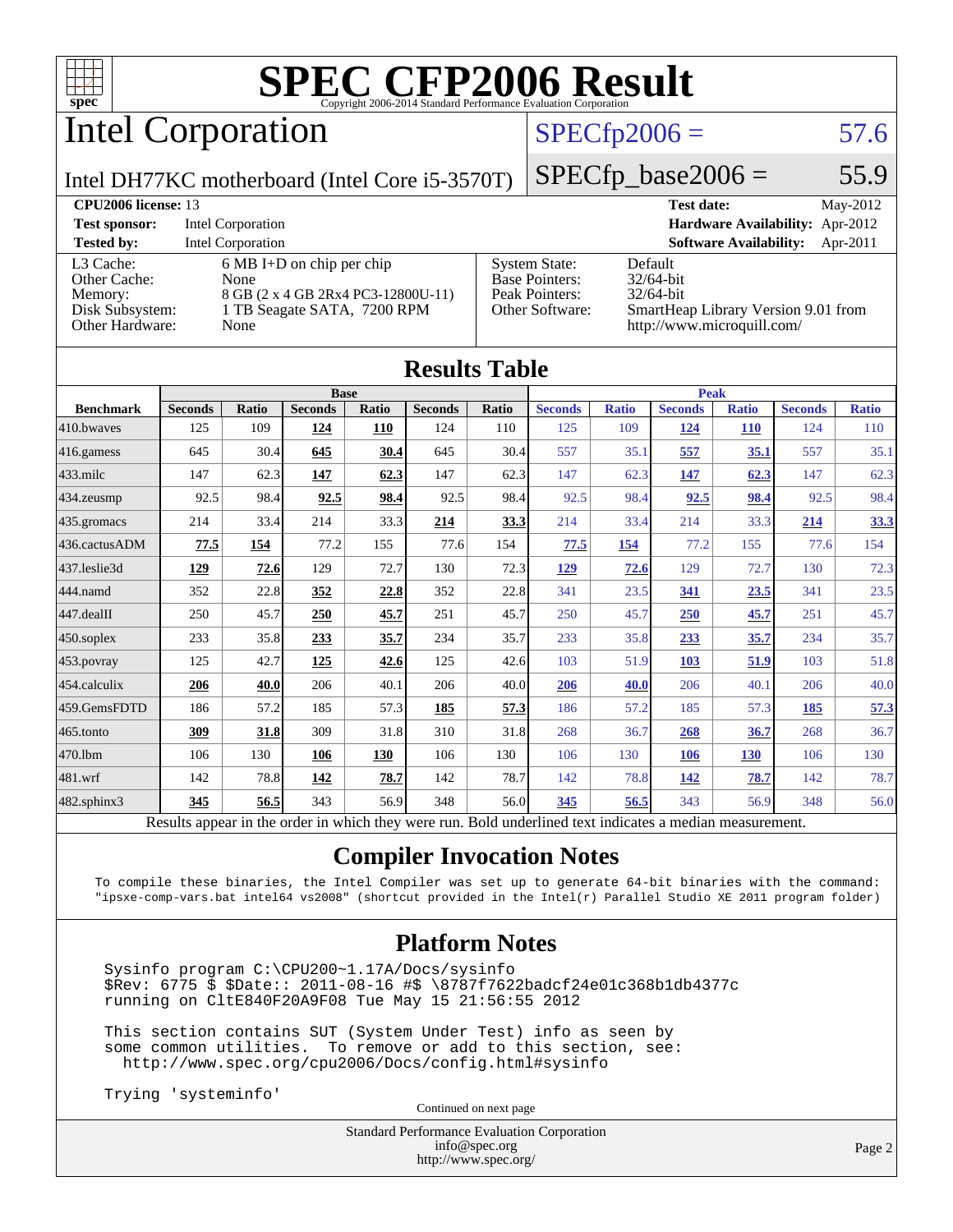

Intel Corporation

 $SPECfp2006 = 57.6$  $SPECfp2006 = 57.6$ 

Intel DH77KC motherboard (Intel Core i5-3570T)

#### **[CPU2006 license:](http://www.spec.org/auto/cpu2006/Docs/result-fields.html#CPU2006license)** 13 **[Test date:](http://www.spec.org/auto/cpu2006/Docs/result-fields.html#Testdate)** May-2012

**[Test sponsor:](http://www.spec.org/auto/cpu2006/Docs/result-fields.html#Testsponsor)** Intel Corporation **[Hardware Availability:](http://www.spec.org/auto/cpu2006/Docs/result-fields.html#HardwareAvailability)** Apr-2012

 $SPECTp\_base2006 = 55.9$ 

**[Tested by:](http://www.spec.org/auto/cpu2006/Docs/result-fields.html#Testedby)** Intel Corporation **[Software Availability:](http://www.spec.org/auto/cpu2006/Docs/result-fields.html#SoftwareAvailability)** Apr-2011

### **[Platform Notes \(Continued\)](http://www.spec.org/auto/cpu2006/Docs/result-fields.html#PlatformNotes)**

OS Name : Microsoft Windows 7 Ultimate<br>OS Version : 6.1.7601 Service Pack 1 Buil : 6.1.7601 Service Pack 1 Build 7601 System Manufacturer: INTEL\_ System Model : DH77KC\_\_ Processor(s) : 1 Processor(s) Installed. [01]: Intel64 Family 6 Model 58 Stepping 9 GenuineIntel ~2301 Mhz BIOS Version : Intel Corp. KCH7710H.86A.0069.2012.0224.1825, 2/24/2012 Total Physical Memory: 8,090 MB Trying 'wmic cpu get /value' DeviceID L2CacheSize : 1024<br>T3CacheSize : 6144 L3CacheSize

 MaxClockSpeed : 2301 Name : Intel(R) Core(TM) i5-3570T CPU @ 2.30GHz NumberOfCores : 4 NumberOfLogicalProcessors: 4

(End of data from sysinfo program)

#### **[Component Notes](http://www.spec.org/auto/cpu2006/Docs/result-fields.html#ComponentNotes)**

 Tested systems can be used with Shin-G ATX case, PC Power and Cooling 1200W power supply

### **[General Notes](http://www.spec.org/auto/cpu2006/Docs/result-fields.html#GeneralNotes)**

OMP NUM THREADS set to number of processors cores KMP\_AFFINITY set to granularity=fine,scatter Binaries compiled on a system with 1x Intel Core i7-860 CPU + 8GB memory using Windows 7 Enterprise 64-bit

## **[Base Compiler Invocation](http://www.spec.org/auto/cpu2006/Docs/result-fields.html#BaseCompilerInvocation)**

[C benchmarks](http://www.spec.org/auto/cpu2006/Docs/result-fields.html#Cbenchmarks): [icl -Qvc9](http://www.spec.org/cpu2006/results/res2012q3/cpu2006-20120702-23386.flags.html#user_CCbase_intel_icc_vc9_6b5741b4033b9dc48df324263d9561bc) [-Qstd=c99](http://www.spec.org/cpu2006/results/res2012q3/cpu2006-20120702-23386.flags.html#user_CCbase_intel_compiler_c99_mode_1a3d110e3041b3ad4466830521bdad2a)

[C++ benchmarks:](http://www.spec.org/auto/cpu2006/Docs/result-fields.html#CXXbenchmarks) [icl -Qvc9](http://www.spec.org/cpu2006/results/res2012q3/cpu2006-20120702-23386.flags.html#user_CXXbase_intel_icc_vc9_6b5741b4033b9dc48df324263d9561bc)

[Fortran benchmarks](http://www.spec.org/auto/cpu2006/Docs/result-fields.html#Fortranbenchmarks): [ifort](http://www.spec.org/cpu2006/results/res2012q3/cpu2006-20120702-23386.flags.html#user_FCbase_intel_ifort_8a5e5e06b19a251bdeaf8fdab5d62f20)

[Benchmarks using both Fortran and C](http://www.spec.org/auto/cpu2006/Docs/result-fields.html#BenchmarksusingbothFortranandC): [icl -Qvc9](http://www.spec.org/cpu2006/results/res2012q3/cpu2006-20120702-23386.flags.html#user_CC_FCbase_intel_icc_vc9_6b5741b4033b9dc48df324263d9561bc) [-Qstd=c99](http://www.spec.org/cpu2006/results/res2012q3/cpu2006-20120702-23386.flags.html#user_CC_FCbase_intel_compiler_c99_mode_1a3d110e3041b3ad4466830521bdad2a) [ifort](http://www.spec.org/cpu2006/results/res2012q3/cpu2006-20120702-23386.flags.html#user_CC_FCbase_intel_ifort_8a5e5e06b19a251bdeaf8fdab5d62f20)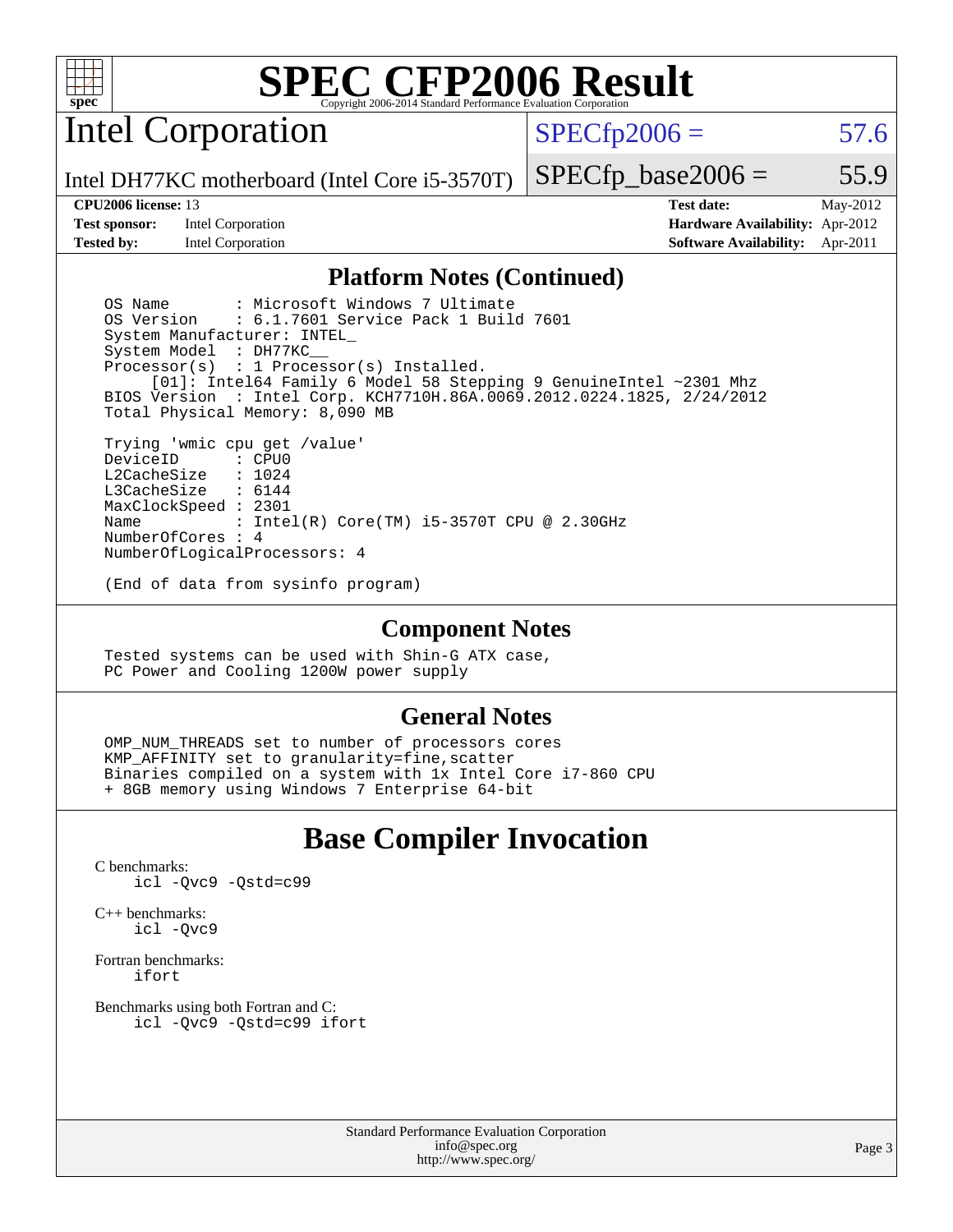

Intel Corporation

 $SPECfp2006 = 57.6$  $SPECfp2006 = 57.6$ 

Intel DH77KC motherboard (Intel Core i5-3570T)

 $SPECTp\_base2006 = 55.9$ 

**[CPU2006 license:](http://www.spec.org/auto/cpu2006/Docs/result-fields.html#CPU2006license)** 13 **[Test date:](http://www.spec.org/auto/cpu2006/Docs/result-fields.html#Testdate)** May-2012 **[Test sponsor:](http://www.spec.org/auto/cpu2006/Docs/result-fields.html#Testsponsor)** Intel Corporation **[Hardware Availability:](http://www.spec.org/auto/cpu2006/Docs/result-fields.html#HardwareAvailability)** Apr-2012 **[Tested by:](http://www.spec.org/auto/cpu2006/Docs/result-fields.html#Testedby)** Intel Corporation **[Software Availability:](http://www.spec.org/auto/cpu2006/Docs/result-fields.html#SoftwareAvailability)** Apr-2011

### **[Base Portability Flags](http://www.spec.org/auto/cpu2006/Docs/result-fields.html#BasePortabilityFlags)**

 410.bwaves: [-DSPEC\\_CPU\\_P64](http://www.spec.org/cpu2006/results/res2012q3/cpu2006-20120702-23386.flags.html#suite_basePORTABILITY410_bwaves_DSPEC_CPU_P64) [-names:lowercase](http://www.spec.org/cpu2006/results/res2012q3/cpu2006-20120702-23386.flags.html#user_baseFPORTABILITY410_bwaves_lowercase_routine_name_fa09b8c93d90fdc7bf4c1a91694c3a84) 416.gamess: [-DSPEC\\_CPU\\_P64](http://www.spec.org/cpu2006/results/res2012q3/cpu2006-20120702-23386.flags.html#suite_basePORTABILITY416_gamess_DSPEC_CPU_P64) 433.milc: [-DSPEC\\_CPU\\_P64](http://www.spec.org/cpu2006/results/res2012q3/cpu2006-20120702-23386.flags.html#suite_basePORTABILITY433_milc_DSPEC_CPU_P64) 434.zeusmp: [-DSPEC\\_CPU\\_P64](http://www.spec.org/cpu2006/results/res2012q3/cpu2006-20120702-23386.flags.html#suite_basePORTABILITY434_zeusmp_DSPEC_CPU_P64) 435.gromacs: [-DSPEC\\_CPU\\_P64](http://www.spec.org/cpu2006/results/res2012q3/cpu2006-20120702-23386.flags.html#suite_basePORTABILITY435_gromacs_DSPEC_CPU_P64) 436.cactusADM: [-DSPEC\\_CPU\\_P64](http://www.spec.org/cpu2006/results/res2012q3/cpu2006-20120702-23386.flags.html#suite_basePORTABILITY436_cactusADM_DSPEC_CPU_P64) [-names:lowercase](http://www.spec.org/cpu2006/results/res2012q3/cpu2006-20120702-23386.flags.html#user_baseFPORTABILITY436_cactusADM_lowercase_routine_name_fa09b8c93d90fdc7bf4c1a91694c3a84) [/assume:underscore](http://www.spec.org/cpu2006/results/res2012q3/cpu2006-20120702-23386.flags.html#user_baseFPORTABILITY436_cactusADM_add-underscore_to_routine_name_0c7c658d9e5eb8b86e282975775768a4) 437.leslie3d: [-DSPEC\\_CPU\\_P64](http://www.spec.org/cpu2006/results/res2012q3/cpu2006-20120702-23386.flags.html#suite_basePORTABILITY437_leslie3d_DSPEC_CPU_P64) 444.namd: [-DSPEC\\_CPU\\_P64](http://www.spec.org/cpu2006/results/res2012q3/cpu2006-20120702-23386.flags.html#suite_basePORTABILITY444_namd_DSPEC_CPU_P64) [/TP](http://www.spec.org/cpu2006/results/res2012q3/cpu2006-20120702-23386.flags.html#user_baseCXXPORTABILITY444_namd_assume_cplusplus_sources_73f79b6e94f79d415caf1b69b30a60d8) 447.dealII: [-DSPEC\\_CPU\\_P64](http://www.spec.org/cpu2006/results/res2012q3/cpu2006-20120702-23386.flags.html#suite_basePORTABILITY447_dealII_DSPEC_CPU_P64) [-DDEAL\\_II\\_MEMBER\\_VAR\\_SPECIALIZATION\\_BUG](http://www.spec.org/cpu2006/results/res2012q3/cpu2006-20120702-23386.flags.html#b447.dealII_baseCXXPORTABILITY_DDEAL_II_MEMBER_VAR_SPECIALIZATION_BUG) 450.soplex: [-DSPEC\\_CPU\\_P64](http://www.spec.org/cpu2006/results/res2012q3/cpu2006-20120702-23386.flags.html#suite_basePORTABILITY450_soplex_DSPEC_CPU_P64) 453.povray: [-DSPEC\\_CPU\\_P64](http://www.spec.org/cpu2006/results/res2012q3/cpu2006-20120702-23386.flags.html#suite_basePORTABILITY453_povray_DSPEC_CPU_P64) [-DSPEC\\_CPU\\_WINDOWS\\_ICL](http://www.spec.org/cpu2006/results/res2012q3/cpu2006-20120702-23386.flags.html#b453.povray_baseCXXPORTABILITY_DSPEC_CPU_WINDOWS_ICL) 454.calculix: [-DSPEC\\_CPU\\_P64](http://www.spec.org/cpu2006/results/res2012q3/cpu2006-20120702-23386.flags.html#suite_basePORTABILITY454_calculix_DSPEC_CPU_P64) [-DSPEC\\_CPU\\_NOZMODIFIER](http://www.spec.org/cpu2006/results/res2012q3/cpu2006-20120702-23386.flags.html#b454.calculix_baseCPORTABILITY_DSPEC_CPU_NOZMODIFIER) [-names:lowercase](http://www.spec.org/cpu2006/results/res2012q3/cpu2006-20120702-23386.flags.html#user_baseFPORTABILITY454_calculix_lowercase_routine_name_fa09b8c93d90fdc7bf4c1a91694c3a84) 459.GemsFDTD: [-DSPEC\\_CPU\\_P64](http://www.spec.org/cpu2006/results/res2012q3/cpu2006-20120702-23386.flags.html#suite_basePORTABILITY459_GemsFDTD_DSPEC_CPU_P64) 465.tonto: [-DSPEC\\_CPU\\_P64](http://www.spec.org/cpu2006/results/res2012q3/cpu2006-20120702-23386.flags.html#suite_basePORTABILITY465_tonto_DSPEC_CPU_P64) 470.lbm: [-DSPEC\\_CPU\\_P64](http://www.spec.org/cpu2006/results/res2012q3/cpu2006-20120702-23386.flags.html#suite_basePORTABILITY470_lbm_DSPEC_CPU_P64) 481.wrf: [-DSPEC\\_CPU\\_P64](http://www.spec.org/cpu2006/results/res2012q3/cpu2006-20120702-23386.flags.html#suite_basePORTABILITY481_wrf_DSPEC_CPU_P64) [-DSPEC\\_CPU\\_WINDOWS\\_ICL](http://www.spec.org/cpu2006/results/res2012q3/cpu2006-20120702-23386.flags.html#b481.wrf_baseCPORTABILITY_DSPEC_CPU_WINDOWS_ICL) 482.sphinx3: [-DSPEC\\_CPU\\_P64](http://www.spec.org/cpu2006/results/res2012q3/cpu2006-20120702-23386.flags.html#suite_basePORTABILITY482_sphinx3_DSPEC_CPU_P64)

### **[Base Optimization Flags](http://www.spec.org/auto/cpu2006/Docs/result-fields.html#BaseOptimizationFlags)**

[C benchmarks](http://www.spec.org/auto/cpu2006/Docs/result-fields.html#Cbenchmarks):

[-QxAVX](http://www.spec.org/cpu2006/results/res2012q3/cpu2006-20120702-23386.flags.html#user_CCbase_f-QxAVX) [-Qipo](http://www.spec.org/cpu2006/results/res2012q3/cpu2006-20120702-23386.flags.html#user_CCbase_f-Qipo) [-O3](http://www.spec.org/cpu2006/results/res2012q3/cpu2006-20120702-23386.flags.html#user_CCbase_f-O3) [-Qprec-div-](http://www.spec.org/cpu2006/results/res2012q3/cpu2006-20120702-23386.flags.html#user_CCbase_f-Qprec-div-) [-Qparallel](http://www.spec.org/cpu2006/results/res2012q3/cpu2006-20120702-23386.flags.html#user_CCbase_f-Qparallel) [-Qansi-alias](http://www.spec.org/cpu2006/results/res2012q3/cpu2006-20120702-23386.flags.html#user_CCbase_f-Qansi-alias) [-Qopt-prefetch](http://www.spec.org/cpu2006/results/res2012q3/cpu2006-20120702-23386.flags.html#user_CCbase_f-Qprefetch_37c211608666b9dff9380561f602f0a8) [-Qauto-ilp32](http://www.spec.org/cpu2006/results/res2012q3/cpu2006-20120702-23386.flags.html#user_CCbase_f-Qauto-ilp32) [/F1000000000](http://www.spec.org/cpu2006/results/res2012q3/cpu2006-20120702-23386.flags.html#user_CCbase_set_stack_space_25d7749c1988d91b7f93afbc0ec53727)

[C++ benchmarks:](http://www.spec.org/auto/cpu2006/Docs/result-fields.html#CXXbenchmarks)

[-QxAVX](http://www.spec.org/cpu2006/results/res2012q3/cpu2006-20120702-23386.flags.html#user_CXXbase_f-QxAVX) [-Qipo](http://www.spec.org/cpu2006/results/res2012q3/cpu2006-20120702-23386.flags.html#user_CXXbase_f-Qipo) [-O3](http://www.spec.org/cpu2006/results/res2012q3/cpu2006-20120702-23386.flags.html#user_CXXbase_f-O3) [-Qprec-div-](http://www.spec.org/cpu2006/results/res2012q3/cpu2006-20120702-23386.flags.html#user_CXXbase_f-Qprec-div-) [-Qparallel](http://www.spec.org/cpu2006/results/res2012q3/cpu2006-20120702-23386.flags.html#user_CXXbase_f-Qparallel) [-Qansi-alias](http://www.spec.org/cpu2006/results/res2012q3/cpu2006-20120702-23386.flags.html#user_CXXbase_f-Qansi-alias) [-Qopt-prefetch](http://www.spec.org/cpu2006/results/res2012q3/cpu2006-20120702-23386.flags.html#user_CXXbase_f-Qprefetch_37c211608666b9dff9380561f602f0a8) [-Qcxx-features](http://www.spec.org/cpu2006/results/res2012q3/cpu2006-20120702-23386.flags.html#user_CXXbase_f-Qcxx_features_dbf36c8a6dba956e22f1645e4dcd4d98) [-Qauto-ilp32](http://www.spec.org/cpu2006/results/res2012q3/cpu2006-20120702-23386.flags.html#user_CXXbase_f-Qauto-ilp32) [/F1000000000](http://www.spec.org/cpu2006/results/res2012q3/cpu2006-20120702-23386.flags.html#user_CXXbase_set_stack_space_25d7749c1988d91b7f93afbc0ec53727) [shlW64M.lib](http://www.spec.org/cpu2006/results/res2012q3/cpu2006-20120702-23386.flags.html#user_CXXbase_SmartHeap64_c4f7f76711bdf8c0633a5c1edf6e5396)  [-link /FORCE:MULTIPLE](http://www.spec.org/cpu2006/results/res2012q3/cpu2006-20120702-23386.flags.html#user_CXXbase_link_force_multiple2_070fe330869edf77077b841074b8b0b6)

[Fortran benchmarks](http://www.spec.org/auto/cpu2006/Docs/result-fields.html#Fortranbenchmarks):

[-QxAVX](http://www.spec.org/cpu2006/results/res2012q3/cpu2006-20120702-23386.flags.html#user_FCbase_f-QxAVX) [-Qipo](http://www.spec.org/cpu2006/results/res2012q3/cpu2006-20120702-23386.flags.html#user_FCbase_f-Qipo) [-O3](http://www.spec.org/cpu2006/results/res2012q3/cpu2006-20120702-23386.flags.html#user_FCbase_f-O3) [-Qprec-div-](http://www.spec.org/cpu2006/results/res2012q3/cpu2006-20120702-23386.flags.html#user_FCbase_f-Qprec-div-) [-Qparallel](http://www.spec.org/cpu2006/results/res2012q3/cpu2006-20120702-23386.flags.html#user_FCbase_f-Qparallel) [-Qansi-alias](http://www.spec.org/cpu2006/results/res2012q3/cpu2006-20120702-23386.flags.html#user_FCbase_f-Qansi-alias) [-Qopt-prefetch](http://www.spec.org/cpu2006/results/res2012q3/cpu2006-20120702-23386.flags.html#user_FCbase_f-Qprefetch_37c211608666b9dff9380561f602f0a8) [/F1000000000](http://www.spec.org/cpu2006/results/res2012q3/cpu2006-20120702-23386.flags.html#user_FCbase_set_stack_space_25d7749c1988d91b7f93afbc0ec53727)

[Benchmarks using both Fortran and C](http://www.spec.org/auto/cpu2006/Docs/result-fields.html#BenchmarksusingbothFortranandC):

[-QxAVX](http://www.spec.org/cpu2006/results/res2012q3/cpu2006-20120702-23386.flags.html#user_CC_FCbase_f-QxAVX) [-Qipo](http://www.spec.org/cpu2006/results/res2012q3/cpu2006-20120702-23386.flags.html#user_CC_FCbase_f-Qipo) [-O3](http://www.spec.org/cpu2006/results/res2012q3/cpu2006-20120702-23386.flags.html#user_CC_FCbase_f-O3) [-Qprec-div-](http://www.spec.org/cpu2006/results/res2012q3/cpu2006-20120702-23386.flags.html#user_CC_FCbase_f-Qprec-div-) [-Qparallel](http://www.spec.org/cpu2006/results/res2012q3/cpu2006-20120702-23386.flags.html#user_CC_FCbase_f-Qparallel) [-Qansi-alias](http://www.spec.org/cpu2006/results/res2012q3/cpu2006-20120702-23386.flags.html#user_CC_FCbase_f-Qansi-alias) [-Qopt-prefetch](http://www.spec.org/cpu2006/results/res2012q3/cpu2006-20120702-23386.flags.html#user_CC_FCbase_f-Qprefetch_37c211608666b9dff9380561f602f0a8) [-Qauto-ilp32](http://www.spec.org/cpu2006/results/res2012q3/cpu2006-20120702-23386.flags.html#user_CC_FCbase_f-Qauto-ilp32) [/F1000000000](http://www.spec.org/cpu2006/results/res2012q3/cpu2006-20120702-23386.flags.html#user_CC_FCbase_set_stack_space_25d7749c1988d91b7f93afbc0ec53727)

# **[Peak Compiler Invocation](http://www.spec.org/auto/cpu2006/Docs/result-fields.html#PeakCompilerInvocation)**

[C benchmarks](http://www.spec.org/auto/cpu2006/Docs/result-fields.html#Cbenchmarks): [icl -Qvc9](http://www.spec.org/cpu2006/results/res2012q3/cpu2006-20120702-23386.flags.html#user_CCpeak_intel_icc_vc9_6b5741b4033b9dc48df324263d9561bc) [-Qstd=c99](http://www.spec.org/cpu2006/results/res2012q3/cpu2006-20120702-23386.flags.html#user_CCpeak_intel_compiler_c99_mode_1a3d110e3041b3ad4466830521bdad2a)

[C++ benchmarks:](http://www.spec.org/auto/cpu2006/Docs/result-fields.html#CXXbenchmarks) [icl -Qvc9](http://www.spec.org/cpu2006/results/res2012q3/cpu2006-20120702-23386.flags.html#user_CXXpeak_intel_icc_vc9_6b5741b4033b9dc48df324263d9561bc)

Continued on next page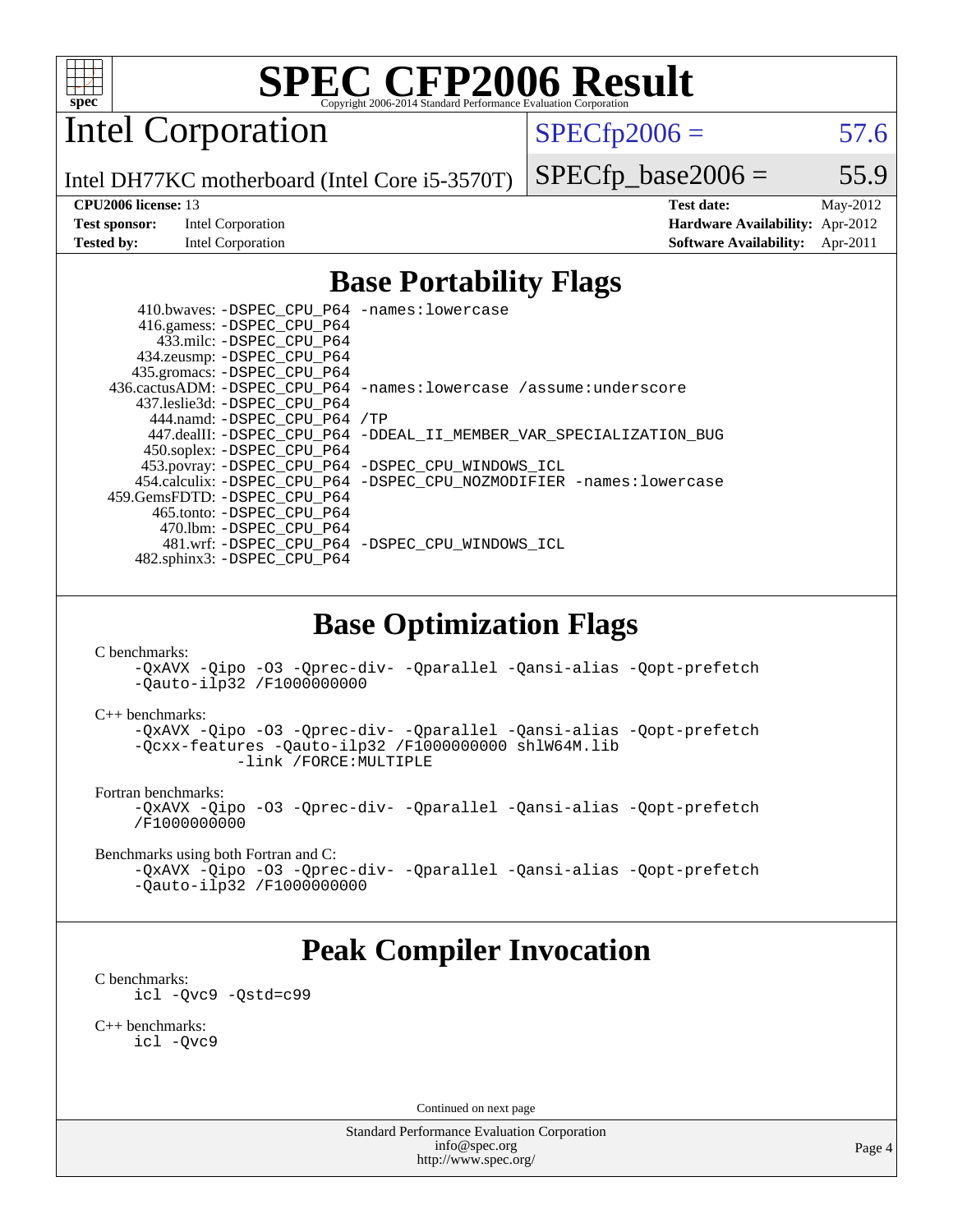

Intel Corporation

 $SPECfp2006 = 57.6$  $SPECfp2006 = 57.6$ 

Intel DH77KC motherboard (Intel Core i5-3570T)

**[Test sponsor:](http://www.spec.org/auto/cpu2006/Docs/result-fields.html#Testsponsor)** Intel Corporation **[Hardware Availability:](http://www.spec.org/auto/cpu2006/Docs/result-fields.html#HardwareAvailability)** Apr-2012 **[Tested by:](http://www.spec.org/auto/cpu2006/Docs/result-fields.html#Testedby)** Intel Corporation **[Software Availability:](http://www.spec.org/auto/cpu2006/Docs/result-fields.html#SoftwareAvailability)** Apr-2011

 $SPECTp\_base2006 = 55.9$ **[CPU2006 license:](http://www.spec.org/auto/cpu2006/Docs/result-fields.html#CPU2006license)** 13 **[Test date:](http://www.spec.org/auto/cpu2006/Docs/result-fields.html#Testdate)** May-2012

# **[Peak Compiler Invocation \(Continued\)](http://www.spec.org/auto/cpu2006/Docs/result-fields.html#PeakCompilerInvocation)**

[Fortran benchmarks](http://www.spec.org/auto/cpu2006/Docs/result-fields.html#Fortranbenchmarks): [ifort](http://www.spec.org/cpu2006/results/res2012q3/cpu2006-20120702-23386.flags.html#user_FCpeak_intel_ifort_8a5e5e06b19a251bdeaf8fdab5d62f20)

[Benchmarks using both Fortran and C](http://www.spec.org/auto/cpu2006/Docs/result-fields.html#BenchmarksusingbothFortranandC): [icl -Qvc9](http://www.spec.org/cpu2006/results/res2012q3/cpu2006-20120702-23386.flags.html#user_CC_FCpeak_intel_icc_vc9_6b5741b4033b9dc48df324263d9561bc) [-Qstd=c99](http://www.spec.org/cpu2006/results/res2012q3/cpu2006-20120702-23386.flags.html#user_CC_FCpeak_intel_compiler_c99_mode_1a3d110e3041b3ad4466830521bdad2a) [ifort](http://www.spec.org/cpu2006/results/res2012q3/cpu2006-20120702-23386.flags.html#user_CC_FCpeak_intel_ifort_8a5e5e06b19a251bdeaf8fdab5d62f20)

### **[Peak Portability Flags](http://www.spec.org/auto/cpu2006/Docs/result-fields.html#PeakPortabilityFlags)**

Same as Base Portability Flags

### **[Peak Optimization Flags](http://www.spec.org/auto/cpu2006/Docs/result-fields.html#PeakOptimizationFlags)**

[C benchmarks](http://www.spec.org/auto/cpu2006/Docs/result-fields.html#Cbenchmarks):

433.milc: basepeak = yes

 $470$ .lbm: basepeak = yes

 $482$ .sphinx $3$ : basepeak = yes

[C++ benchmarks:](http://www.spec.org/auto/cpu2006/Docs/result-fields.html#CXXbenchmarks)

```
 444.namd: -QxAVX(pass 2) -Qprof_gen(pass 1) -Qprof_use(pass 2) -Qipo
-O3 -Qprec-div- -Oa -Qauto-ilp32 /F1000000000 shlW64M.lib
             -link /FORCE:MULTIPLE
```
447.dealII: basepeak = yes

 $450$ .soplex: basepeak = yes

 453.povray: [-QxAVX](http://www.spec.org/cpu2006/results/res2012q3/cpu2006-20120702-23386.flags.html#user_peakPASS2_CXXFLAGSPASS2_LDFLAGS453_povray_f-QxAVX)(pass 2) [-Qprof\\_gen](http://www.spec.org/cpu2006/results/res2012q3/cpu2006-20120702-23386.flags.html#user_peakPASS1_CXXFLAGSPASS1_LDFLAGS453_povray_Qprof_gen)(pass 1) [-Qprof\\_use](http://www.spec.org/cpu2006/results/res2012q3/cpu2006-20120702-23386.flags.html#user_peakPASS2_CXXFLAGSPASS2_LDFLAGS453_povray_Qprof_use)(pass 2) [-Qipo](http://www.spec.org/cpu2006/results/res2012q3/cpu2006-20120702-23386.flags.html#user_peakOPTIMIZE453_povray_f-Qipo) [-O3](http://www.spec.org/cpu2006/results/res2012q3/cpu2006-20120702-23386.flags.html#user_peakOPTIMIZE453_povray_f-O3) [-Qprec-div-](http://www.spec.org/cpu2006/results/res2012q3/cpu2006-20120702-23386.flags.html#user_peakOPTIMIZE453_povray_f-Qprec-div-) [-Qunroll4](http://www.spec.org/cpu2006/results/res2012q3/cpu2006-20120702-23386.flags.html#user_peakOPTIMIZE453_povray_f-Qunroll_013b1c0ea3aa84ef2c65e488bcc3d968) [-Qansi-alias](http://www.spec.org/cpu2006/results/res2012q3/cpu2006-20120702-23386.flags.html#user_peakOPTIMIZE453_povray_f-Qansi-alias) [-Qauto-ilp32](http://www.spec.org/cpu2006/results/res2012q3/cpu2006-20120702-23386.flags.html#user_peakCXXOPTIMIZE453_povray_f-Qauto-ilp32) [/F1000000000](http://www.spec.org/cpu2006/results/res2012q3/cpu2006-20120702-23386.flags.html#user_peakEXTRA_LDFLAGS453_povray_set_stack_space_25d7749c1988d91b7f93afbc0ec53727) [shlW64M.lib](http://www.spec.org/cpu2006/results/res2012q3/cpu2006-20120702-23386.flags.html#user_peakEXTRA_LIBS453_povray_SmartHeap64_c4f7f76711bdf8c0633a5c1edf6e5396)

[Fortran benchmarks](http://www.spec.org/auto/cpu2006/Docs/result-fields.html#Fortranbenchmarks):

 $410.bwaves: basepeak = yes$ 

 416.gamess: [-QxAVX](http://www.spec.org/cpu2006/results/res2012q3/cpu2006-20120702-23386.flags.html#user_peakPASS2_FFLAGSPASS2_LDFLAGS416_gamess_f-QxAVX)(pass 2) [-Qprof\\_gen](http://www.spec.org/cpu2006/results/res2012q3/cpu2006-20120702-23386.flags.html#user_peakPASS1_FFLAGSPASS1_LDFLAGS416_gamess_Qprof_gen)(pass 1) [-Qprof\\_use](http://www.spec.org/cpu2006/results/res2012q3/cpu2006-20120702-23386.flags.html#user_peakPASS2_FFLAGSPASS2_LDFLAGS416_gamess_Qprof_use)(pass 2) [-Qipo](http://www.spec.org/cpu2006/results/res2012q3/cpu2006-20120702-23386.flags.html#user_peakOPTIMIZE416_gamess_f-Qipo) [-O3](http://www.spec.org/cpu2006/results/res2012q3/cpu2006-20120702-23386.flags.html#user_peakOPTIMIZE416_gamess_f-O3) [-Qprec-div-](http://www.spec.org/cpu2006/results/res2012q3/cpu2006-20120702-23386.flags.html#user_peakOPTIMIZE416_gamess_f-Qprec-div-) [-Qunroll2](http://www.spec.org/cpu2006/results/res2012q3/cpu2006-20120702-23386.flags.html#user_peakOPTIMIZE416_gamess_f-Qunroll_1d9456aa650e77fc2a0cf43cef3fa08c) [-Ob0](http://www.spec.org/cpu2006/results/res2012q3/cpu2006-20120702-23386.flags.html#user_peakOPTIMIZE416_gamess_f-Ob_n_fbe6f6428adb7d4b74b1e99bb2444c2d) [-Qansi-alias](http://www.spec.org/cpu2006/results/res2012q3/cpu2006-20120702-23386.flags.html#user_peakOPTIMIZE416_gamess_f-Qansi-alias) [-Qscalar-rep-](http://www.spec.org/cpu2006/results/res2012q3/cpu2006-20120702-23386.flags.html#user_peakOPTIMIZE416_gamess_f-Qscalar-rep_02cb9e11a5340d80ab3062d84e5dfb2e) [/F1000000000](http://www.spec.org/cpu2006/results/res2012q3/cpu2006-20120702-23386.flags.html#user_peakEXTRA_LDFLAGS416_gamess_set_stack_space_25d7749c1988d91b7f93afbc0ec53727)

434.zeusmp: basepeak = yes

437.leslie3d: basepeak = yes

Continued on next page